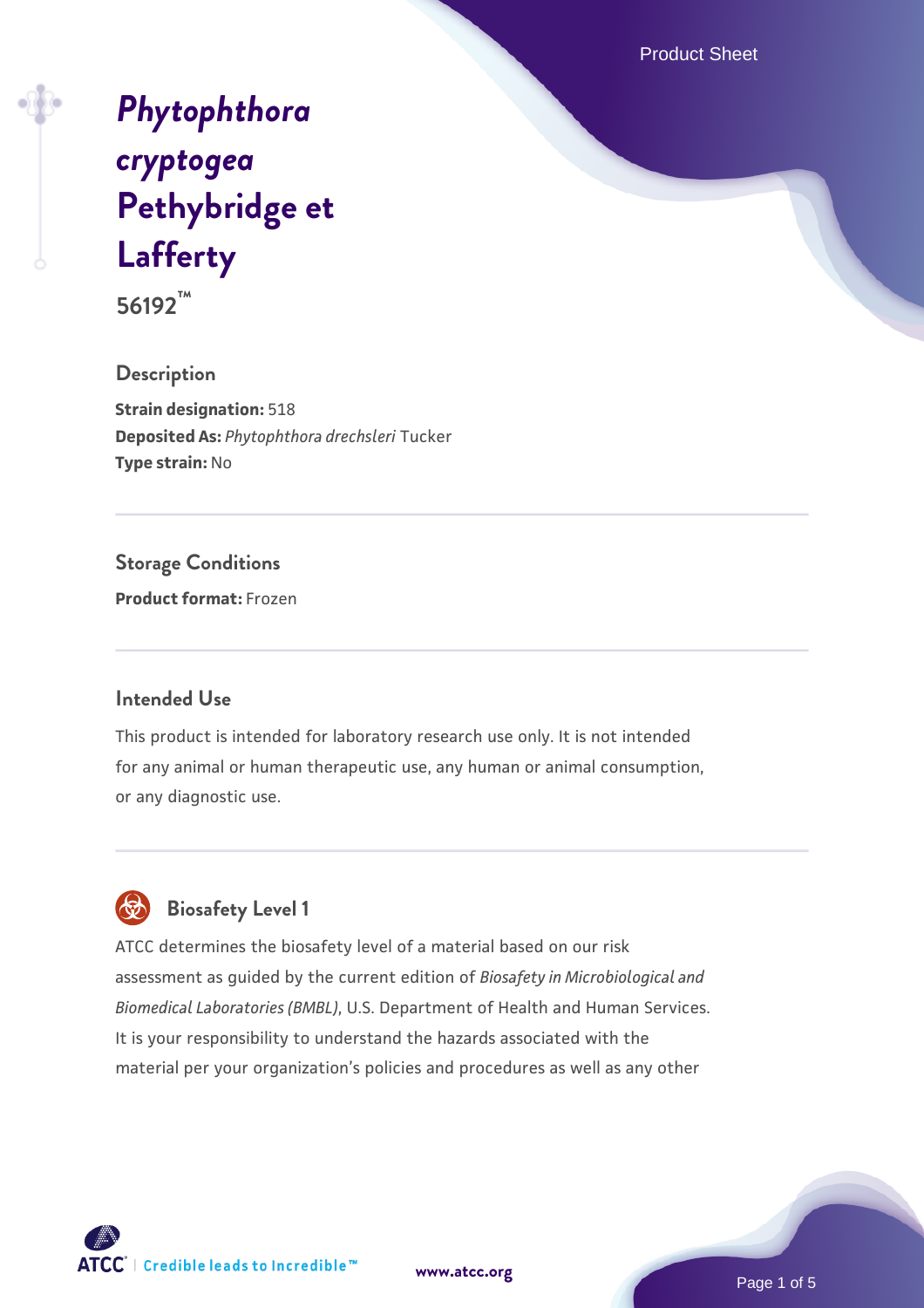#### **[Phytophthora cryptogea](https://www.atcc.org/products/56192)** [Pethybridge et Lafferty](https://www.atcc.org/products/56192) Product Sheet **56192**

applicable regulations as enforced by your local or national agencies.

ATCC highly recommends that appropriate personal protective equipment is always used when handling vials. For cultures that require storage in liquid nitrogen, it is important to note that some vials may leak when submersed in liquid nitrogen and will slowly fill with liquid nitrogen. Upon thawing, the conversion of the liquid nitrogen back to its gas phase may result in the vial exploding or blowing off its cap with dangerous force creating flying debris. Unless necessary, ATCC recommends that these cultures be stored in the vapor phase of liquid nitrogen rather than submersed in liquid nitrogen.

### **Certificate of Analysis**

For batch-specific test results, refer to the applicable certificate of analysis that can be found at www.atcc.org.

#### **Growth Conditions**

**Medium:**  [ATCC Medium 343: V8 juice agar](https://www.atcc.org/-/media/product-assets/documents/microbial-media-formulations/3/4/3/atcc-medium-0343.pdf?rev=fbf48fa24e664932828269db1822ab12) **Temperature:** 24°C

#### **Material Citation**

If use of this material results in a scientific publication, please cite the material in the following manner: *Phytophthora cryptogea* Pethybridge et Lafferty (ATCC 56192)



**[www.atcc.org](http://www.atcc.org)**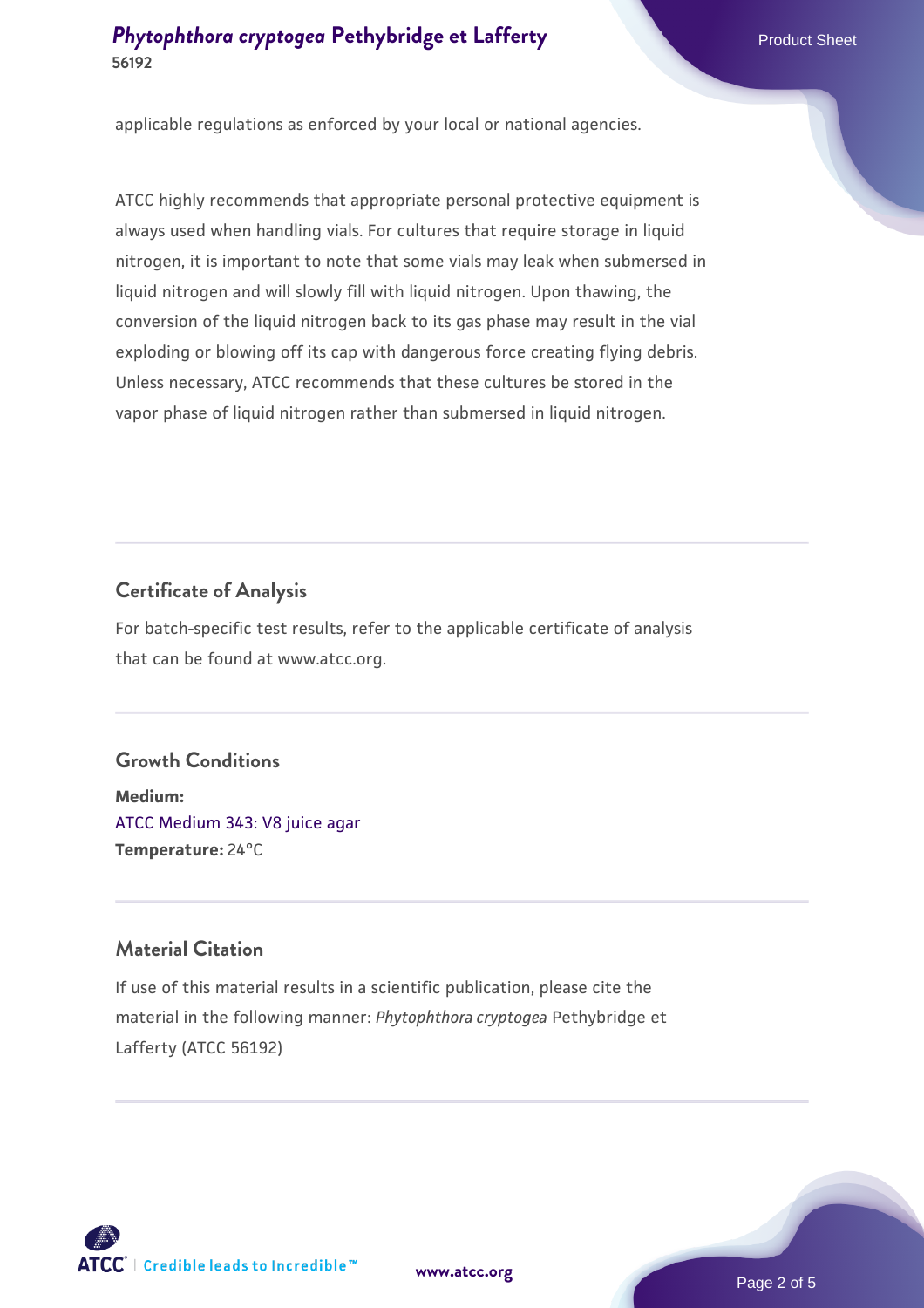#### **[Phytophthora cryptogea](https://www.atcc.org/products/56192)** [Pethybridge et Lafferty](https://www.atcc.org/products/56192) Product Sheet **56192**

#### **References**

References and other information relating to this material are available at www.atcc.org.

#### **Warranty**

The product is provided 'AS IS' and the viability of ATCC® products is warranted for 30 days from the date of shipment, provided that the customer has stored and handled the product according to the information included on the product information sheet, website, and Certificate of Analysis. For living cultures, ATCC lists the media formulation and reagents that have been found to be effective for the product. While other unspecified media and reagents may also produce satisfactory results, a change in the ATCC and/or depositor-recommended protocols may affect the recovery, growth, and/or function of the product. If an alternative medium formulation or reagent is used, the ATCC warranty for viability is no longer valid. Except as expressly set forth herein, no other warranties of any kind are provided, express or implied, including, but not limited to, any implied warranties of merchantability, fitness for a particular purpose, manufacture according to cGMP standards, typicality, safety, accuracy, and/or noninfringement.

#### **Disclaimers**

This product is intended for laboratory research use only. It is not intended for any animal or human therapeutic use, any human or animal consumption, or any diagnostic use. Any proposed commercial use is prohibited without a license from ATCC.

While ATCC uses reasonable efforts to include accurate and up-to-date information on this product sheet, ATCC makes no warranties or representations as to its accuracy. Citations from scientific literature and



**[www.atcc.org](http://www.atcc.org)**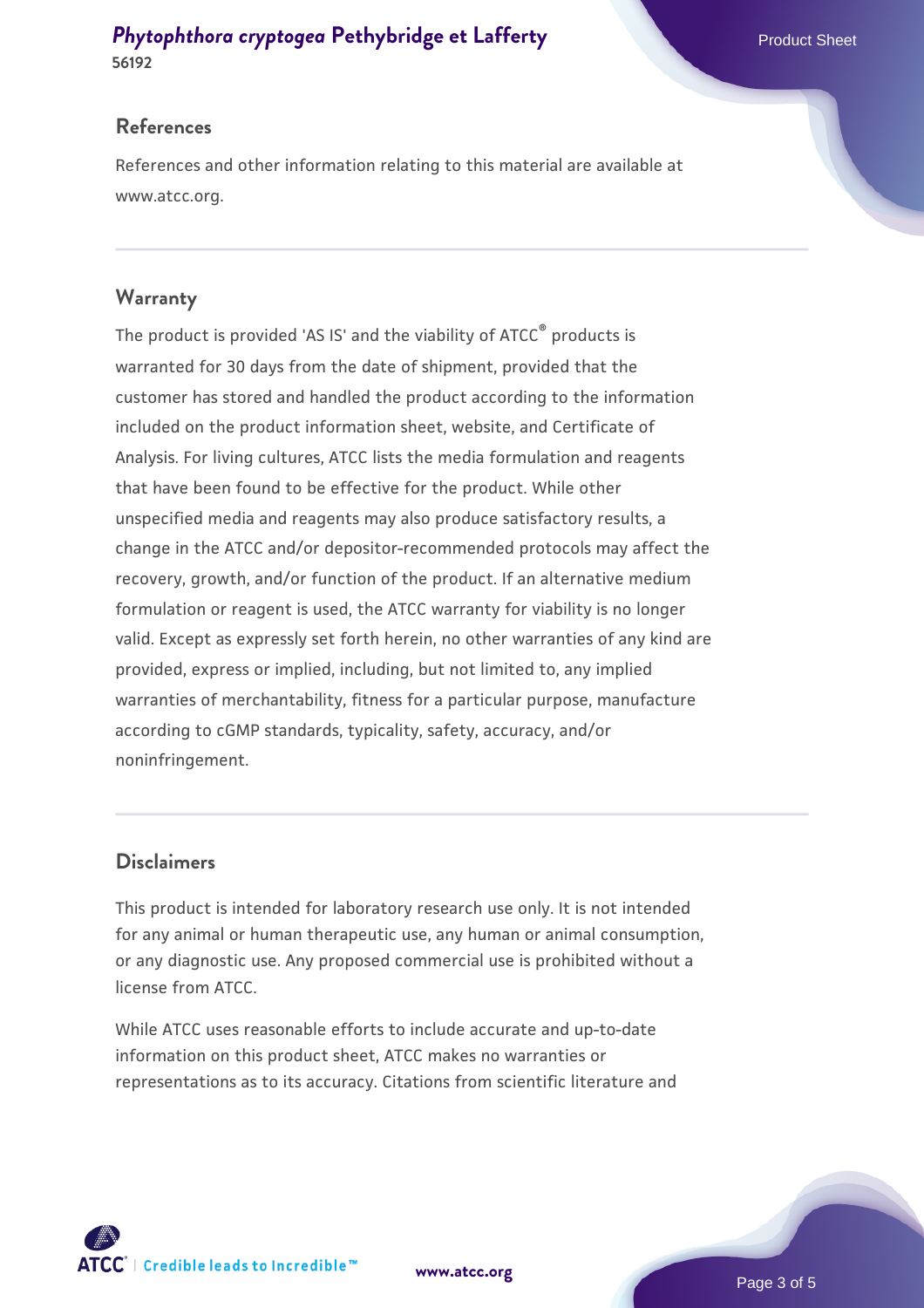#### **[Phytophthora cryptogea](https://www.atcc.org/products/56192)** [Pethybridge et Lafferty](https://www.atcc.org/products/56192) Product Sheet **56192**

patents are provided for informational purposes only. ATCC does not warrant that such information has been confirmed to be accurate or complete and the customer bears the sole responsibility of confirming the accuracy and completeness of any such information.

This product is sent on the condition that the customer is responsible for and assumes all risk and responsibility in connection with the receipt, handling, storage, disposal, and use of the ATCC product including without limitation taking all appropriate safety and handling precautions to minimize health or environmental risk. As a condition of receiving the material, the customer agrees that any activity undertaken with the ATCC product and any progeny or modifications will be conducted in compliance with all applicable laws, regulations, and guidelines. This product is provided 'AS IS' with no representations or warranties whatsoever except as expressly set forth herein and in no event shall ATCC, its parents, subsidiaries, directors, officers, agents, employees, assigns, successors, and affiliates be liable for indirect, special, incidental, or consequential damages of any kind in connection with or arising out of the customer's use of the product. While reasonable effort is made to ensure authenticity and reliability of materials on deposit, ATCC is not liable for damages arising from the misidentification or misrepresentation of such materials.

Please see the material transfer agreement (MTA) for further details regarding the use of this product. The MTA is available at www.atcc.org.

#### **Copyright and Trademark Information**

© ATCC 2021. All rights reserved. ATCC is a registered trademark of the American Type Culture Collection.

#### **Revision**

This information on this document was last updated on 2021-05-19



**[www.atcc.org](http://www.atcc.org)**